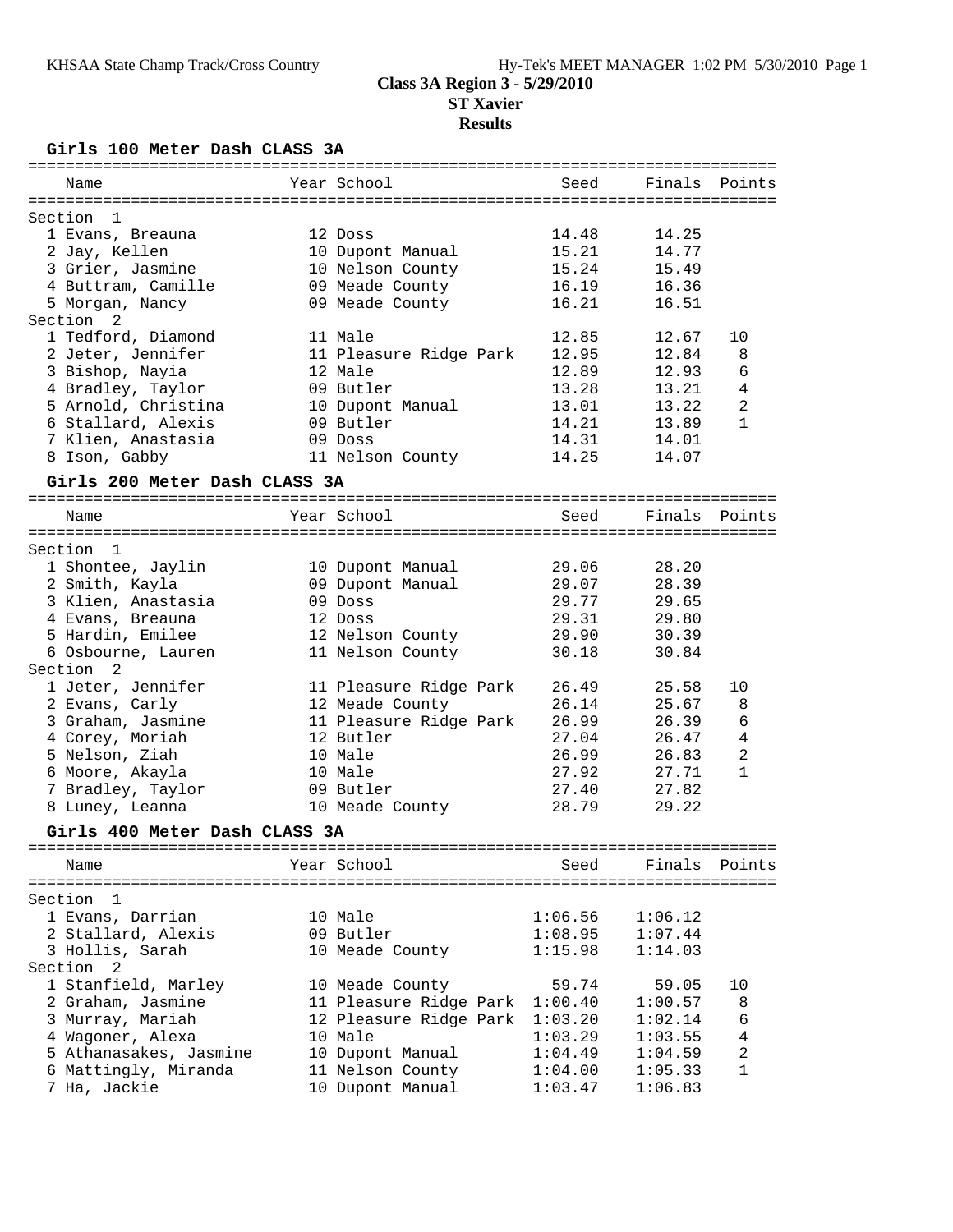**ST Xavier**

| Girls 400 Meter Dash CLASS 3A    |                                 |                       |                       |                |
|----------------------------------|---------------------------------|-----------------------|-----------------------|----------------|
| 8 Tackett, Evelyn                | 07 Nelson County                |                       | $1:06.32$ $1:08.71$   |                |
| Girls 800 Meter Run CLASS 3A     |                                 |                       |                       |                |
|                                  |                                 |                       |                       |                |
| Name                             | Year School                     | Seed                  | Finals                | Points         |
|                                  |                                 |                       |                       |                |
| Section 1                        |                                 |                       |                       |                |
| 1 Hill, Kayla                    | 11 Dupont Manual                | 2:18.78               | 2:20.81               | 10             |
| 2 Barker, Sarah                  | 10 Dupont Manual                | 2:16.96               | 2:24.04               | 8              |
| 3 Wilson, Raeven                 | 10 Male                         | 2:26.43               | 2:24.46               | 6              |
| 4 Rose, Myra                     | 11 Pleasure Ridge Park 2:25.31  |                       | 2:35.14               | 4              |
| 5 Fleming, Rhiann                | 09 Male                         | 2:40.05               | 2:37.22               | $\overline{a}$ |
| 6 Godenzi, Daniella              | 09 Nelson County                | 2:35.00               | 2:40.63               | $\mathbf{1}$   |
| 7 Mattingly, Miranda             | 11 Nelson County                | 2:32.24               | 2:46.45               |                |
| 8 Pulliam, Jasmine               | 12 Butler                       | 2:38.40               | 2:47.68               |                |
| 9 Herbig, Angela                 | 11 Butler                       | 2:48.05               | 2:50.12               |                |
| 10 Cate, Ricki                   | 09 Pleasure Ridge Park 2:54.52  |                       | 3:04.16               |                |
| Girls 1600 Meter Run CLASS 3A    |                                 |                       |                       |                |
|                                  |                                 |                       |                       |                |
| Name                             | Year School                     | Seed                  | Finals                | Points         |
| 1 Anderson, Elizabeth            | 12 Dupont Manual                | 4:59.53               | 5:22.30               | 10             |
| 2 Hale, Cassidy                  | 09 Dupont Manual                | 5:19.67               | 5:23.43               | 8              |
| 3 Godenzi, Daniella              | 09 Nelson County                | 5:45.83               | 5:48.15               | 6              |
| 4 Tackett, Evelyn                | 07 Nelson County                | 5:50.00               | 5:51.23               | 4              |
| 5 Bland, Amanda                  | 12 Pleasure Ridge Park 5:55.52  |                       | 6:07.75               | 2              |
| 6 Beumer, Kimberly               | 11 Male                         | 6:00.25               | 6:09.10               | $\mathbf{1}$   |
| 7 Pearce, Makayla                | 08 Meade County                 | 6:05.92               | 6:10.63               |                |
| 8 Smith, Cynthia                 | 12 Meade County                 | 6:00.86               | 6:26.42               |                |
| 9 Osborne, Sarah                 | 09 Butler                       | 6:14.00               | 6:29.68               |                |
| 10 Matherly, Kaylen              | 12 Butler                       | 6:27.00               | 6:51.51               |                |
| 11 Potts, Abby                   | 10 Male                         | 6:48.18               | 6:59.17               |                |
| Girls 3200 Meter Run CLASS 3A    |                                 |                       |                       |                |
|                                  |                                 |                       |                       |                |
| Name                             | Year School                     | Seed                  | Finals                | Points         |
|                                  |                                 |                       |                       |                |
| 1 Hale, Kristen                  | 09 Dupont Manual                |                       | $11:24.31$ $11:31.64$ | 10             |
| 2 Anderson, Elizabeth            | 12 Dupont Manual                | $11:00.72$ $11:36.95$ |                       | 8              |
| 3 Godenzi, Daniella              | 09 Nelson County                | 12:35.06              | 12:47.28              | 6              |
| 4 Neal, Kaylea                   | 08 Meade County                 |                       |                       | $\overline{4}$ |
| 5 Thacker, Rachel                | 10 Bullitt Central              | 12:59.00              | 13:39.91              | 2              |
| 6 Level, April                   | 10 Meade County                 | 13:02.71              | 13:44.90              | 1              |
| 7 Bland, Amanda                  | 12 Pleasure Ridge Park 12:54.52 |                       | 13:52.72              |                |
| 8 Land, Rachel                   | 12 Nelson County                | 13:57.55              | 14:28.98              |                |
| Girls 100 Meter Hurdles CLASS 3A |                                 |                       |                       |                |
| Name                             | Year School                     | Seed                  | Finals                | Points         |
|                                  |                                 |                       |                       |                |
| 1 Edmonds, Dominique             | 08 Male                         | 15.93                 | 16.59                 | 10             |
| 2 Brown, Tiffany                 | 11 Meade County                 | 16.14                 | 16.87                 | 8              |
| 3 Johnson, Cayla                 | 09 Male                         | 18.63                 | 17.85                 | 6              |
| 4 Fenwick, Abby                  | 11 Nelson County                | 17.30                 | 18.14                 | 4              |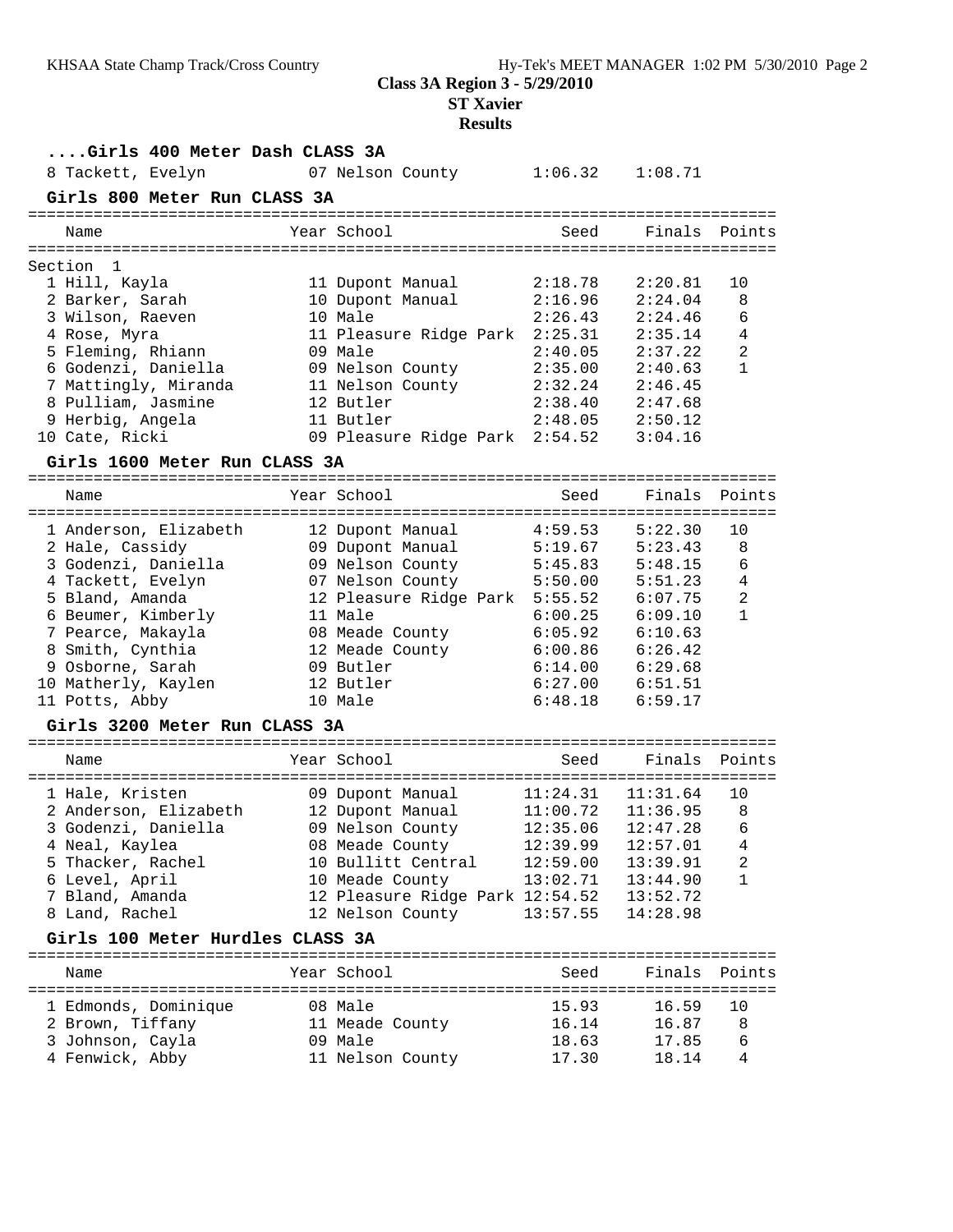**ST Xavier**

| Girls 100 Meter Hurdles CLASS 3A                       |                                          |         |                |                   |  |
|--------------------------------------------------------|------------------------------------------|---------|----------------|-------------------|--|
| 5 Ison, Gabby<br>11 Nelson County<br>6 Ricketts, Jamia | 09 Pleasure Ridge Park 17.84             | 18.95   | 19.62<br>19.73 | 2<br>$\mathbf{1}$ |  |
| Girls 300 Meter Hurdles CLASS 3A                       |                                          |         |                |                   |  |
| Year School<br>Name                                    |                                          | Seed    | Finals         | Points            |  |
| 1 Brown, Tiffany<br>11 Meade County                    |                                          | 46.27   | 49.20          | 10                |  |
| 2 Corey, Moriah<br>12 Butler                           |                                          | 49.31   | 49.56          | 8                 |  |
| 3 Johnson, Cayla<br>09 Male                            |                                          | 51.40   | 49.69          | 6                 |  |
| 4 Antone, Chandler<br>11 Male                          |                                          | 52.34   | 52.51          | 4                 |  |
| 5 Medley, Megan                                        | 09 Meade County                          | 56.36   | 57.19          | 2                 |  |
| 6 Ison, Gabby<br>11 Nelson County                      |                                          | 54.91   | 57.28          | $\mathbf{1}$      |  |
| 7 Fenwick, Abby<br>11 Nelson County                    |                                          | 56.07   | 58.24          |                   |  |
| 8 Ricketts, Jamia                                      | 09 Pleasure Ridge Park 52.31             |         | 1:00.94        |                   |  |
| Girls 4x100 Meter Relay CLASS 3A                       |                                          |         |                |                   |  |
| School                                                 |                                          | Seed    | Finals         | Points            |  |
| 1 Male                                                 |                                          | 49.76   | 49.88          | 10                |  |
| 1) Nelson, Ziah 10                                     | 2) Tedford, Diamond 11                   |         |                |                   |  |
| 3) Edmonds, Dominique 08                               | 4) Bishop, Nayia 12                      |         |                |                   |  |
| 5) Johnson, Cayla 09                                   | 6) Dunn, Mallory 10                      |         |                |                   |  |
| 7) Collins, Mariah 08                                  | 8) Bland, Felecia 12                     |         |                |                   |  |
| 2 Pleasure Ridge Park                                  |                                          | 56.32   | 52.07          | 8                 |  |
| 1) Ricketts, Jamia 09<br>3) Ellis, Maddie 11           | 2) Murray, Mariah 12<br>4) Rose, Myra 11 |         |                |                   |  |
| 5) Jones, Chereese 11                                  | 6) Jones, Miranda 09                     |         |                |                   |  |
| 7) Cate, Ricki 09                                      | 8) Johnson, Whitney 11                   |         |                |                   |  |
| 3 Dupont Manual                                        |                                          | 52.32   | 52.10          | 6                 |  |
| 1) Arnold, Christina 10                                | 2) Ha, Jackie 10                         |         |                |                   |  |
| 3) Shontee, Jaylin 10                                  | 4) Smith, Kayla 09                       |         |                |                   |  |
| 5) Baylon, Amelia 09                                   | 6) Jay, Kellen 10                        |         |                |                   |  |
| 7) Logue, Jeana 09                                     | 8) Moore, Lilly 09                       |         |                |                   |  |
| 4 Butler                                               |                                          | 54.06   | 53.58          | 4                 |  |
| 1) Walker, Ashley 12                                   | 2) Stallard, Alexis 09                   |         |                |                   |  |
| 3) Walker, Jocelyn 09                                  | 4) Bradley, Taylor 09                    |         |                |                   |  |
| 5 Nelson County<br>1) Spalding, Brooke 12              |                                          | 55.74   | 55.73          | 2                 |  |
| 3) Hardin, Emilee 12                                   | 2) Ison, Gabby 11<br>4) Gibson, Kimmy 11 |         |                |                   |  |
| 5) Grier, Jasmine 10                                   | 6) Osbourne, Lauren 11                   |         |                |                   |  |
| 7) Spalding, Shelby 09                                 | 8) Lynch, Alycia 11                      |         |                |                   |  |
| -- Doss                                                |                                          | 54.66   | DQ.            | before zone       |  |
| 1) Baker, Chanell 12                                   | 2) Klien, Anastasia 09                   |         |                |                   |  |
| 3) West, Whitney 11                                    | 4) Evans, Breauna 12                     |         |                |                   |  |
| 5) Izean, Carmene 10                                   | 6) Grady, Monet 10                       |         |                |                   |  |
| 7) Johnson, Marnee 10                                  | 8)                                       |         |                |                   |  |
| Girls 4x200 Meter Relay CLASS 3A                       |                                          |         |                |                   |  |
| School                                                 |                                          | Seed    | Finals         | Points            |  |
| 1 Male                                                 |                                          | 1:44.54 | 1:44.63        | 10                |  |
| 1) Nelson, Ziah 10                                     | 2) Edmonds, Dominique 08                 |         |                |                   |  |
|                                                        |                                          |         |                |                   |  |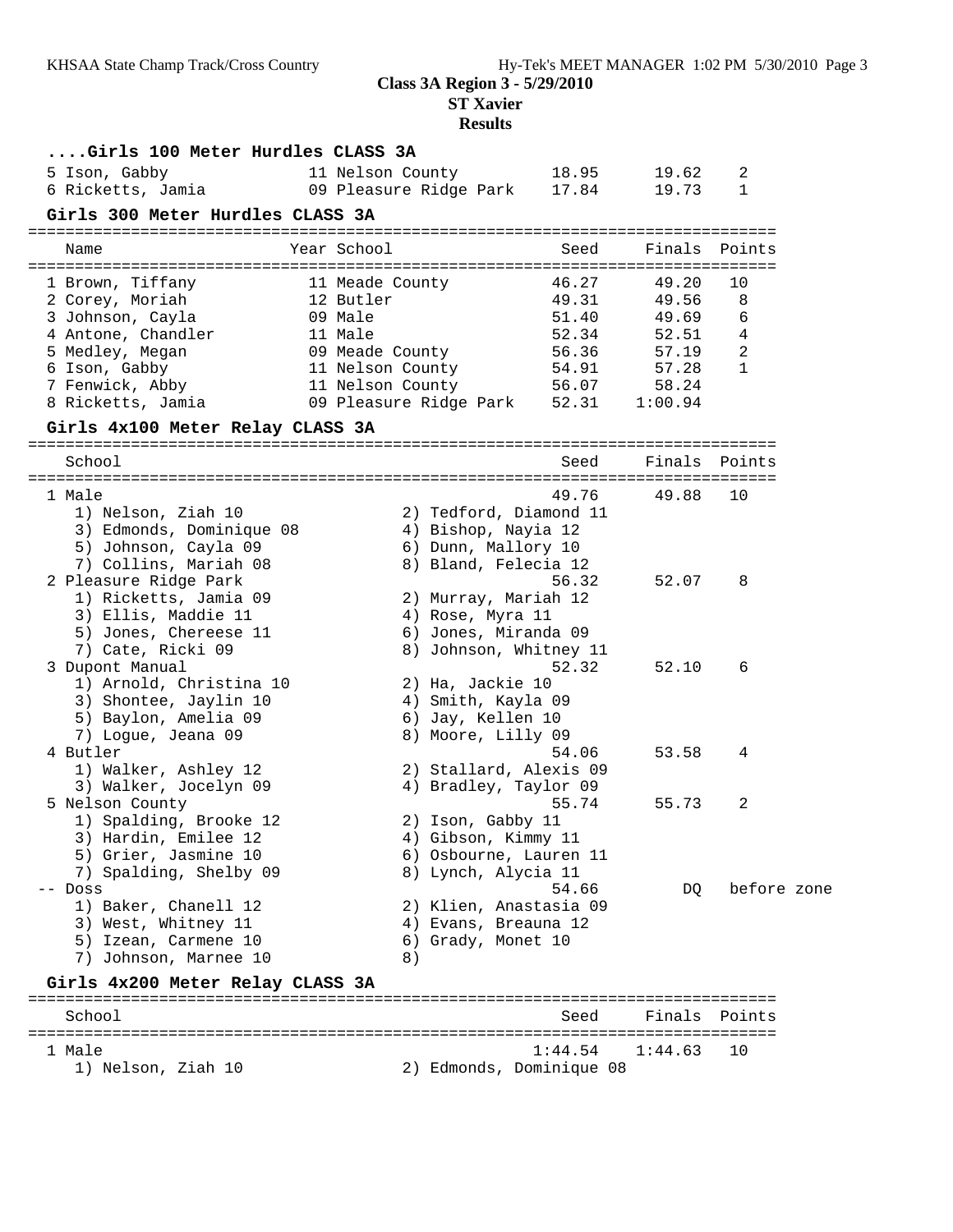### **Results**

# **....Girls 4x200 Meter Relay CLASS 3A**

|           | 3) Tedford, Diamond 11  |    | 4) Bishop, Nayia 12    |         |             |
|-----------|-------------------------|----|------------------------|---------|-------------|
|           | 5) Dunn, Mallory 10     |    | 6) Johnson, Cayla 09   |         |             |
|           | 7) Bland, Felecia 12    |    | 8) Moore, Akayla 10    |         |             |
|           | 2 Pleasure Ridge Park   |    | 1:48.04                | 1:45.92 | 8           |
|           | 1) Graham, Jasmine 11   |    | 2) Rose, Myra 11       |         |             |
|           | 3) Murray, Mariah 12    |    | 4) Jeter, Jennifer 11  |         |             |
|           | 5) Ellis, Maddie 11     |    | 6) Ricketts, Jamia 09  |         |             |
|           | 3 Dupont Manual         |    | 1:49.94                | 1:48.71 | 6           |
|           | 1) Ha, Jackie 10        |    | 2) Shontee, Jaylin 10  |         |             |
|           | 3) Smith, Kayla 09      |    | 4) Baylon, Amelia 09   |         |             |
|           | 5) Arnold, Christina 10 |    | 6) Jay, Kellen 10      |         |             |
|           | 7) Hale, Marissa 11     |    | 8) Perkins, Megan 10   |         |             |
| 4 Doss    |                         |    | 1:55.90                | 1:57.01 | 4           |
|           | 1) Klien, Anastasia 09  |    | 2) Baker, Chanell 12   |         |             |
|           | 3) Evans, Breauna 12    |    | 4) West, Whitney 11    |         |             |
|           | 5) Johnson, Marnee 10   |    | 6) Izean, Carmene 10   |         |             |
|           | 7) Grady, Monet 10      | 8) |                        |         |             |
|           | 5 Nelson County         |    | 1:59.07                | 1:59.08 | 2           |
|           | 1) Hardin, Emilee 12    |    | 2) Gibson, Kimmy 11    |         |             |
|           | 3) Osbourne, Lauren 11  |    | 4) Spalding, Brooke 12 |         |             |
|           | 5) Lynch, Alycia 11     |    | 6) Grier, Jasmine 10   |         |             |
|           | 7) Spalding, Shelby 09  |    | 8) Riggs, Hailey 09    |         |             |
|           | 6 Meade County          |    | 1:55.00                | 2:01.69 | 1           |
|           | 1) Luney, Leanna 10     |    | 2) Hail, Becca 12      |         |             |
|           | 3) Woodward, Johnna 12  |    | 4) Medley, Megan 09    |         |             |
|           | 5) Buttram, Camille 09  |    | 6) Hollis, Sarah 10    |         |             |
|           | 7) Morgan, Nancy 09     | 8) |                        |         |             |
| -- Butler |                         |    | 1:50.90                | DQ      | before zone |
|           | 1) Corey, Moriah 12     |    | 2) Stallard, Alexis 09 |         |             |
|           | 3) Walker, Jocelyn 09   |    | 4) Bradley, Taylor 09  |         |             |
|           | 5) Walker, Ashley 12    | 6) |                        |         |             |

#### **Girls 4x400 Meter Relay CLASS 3A**

| School                     |    | Seed                    | Finals Points       |    |
|----------------------------|----|-------------------------|---------------------|----|
| 1 Meade County             |    |                         | $4:05.86$ $4:04.22$ | 10 |
| 1) Jenkins, Shelby 12      |    | 2) Brown, Tiffany 11    |                     |    |
| 3) Evans, Carly 12         |    | 4) Stanfield, Marley 10 |                     |    |
| 5) Fochtman, Chelsea 12    |    | 6) Kelch, Natasha 12    |                     |    |
| 7) Medley, Megan 09        |    | 8) Luney, Leanna 10     |                     |    |
| 2 Male                     |    | 4:09.09                 | 4:07.73             | 8  |
| 1) Bishop, Nayia 12        |    | 2) Tedford, Diamond 11  |                     |    |
| 3) Wilson, Raeven 10       | 4) | Wagoner, Alexa 10       |                     |    |
| 5) Johnson, Kenya 09       |    | 6) Evans, Darrian 10    |                     |    |
| 7) Edmonds, Dominique 08   |    | 8) Nelson, Ziah 10      |                     |    |
| 3 Pleasure Ridge Park      |    | 4:14.11                 | 4:10.32             | 6  |
| 1) Graham, Jasmine 11      |    | 2) Rose, Myra 11        |                     |    |
| 3) Murray, Mariah 12       |    | 4) Jeter, Jennifer 11   |                     |    |
| 5) Ellis, Maddie 11        |    | 6) Ricketts, Jamia 09   |                     |    |
| 7) Jones, Miranda 09       |    | 8) Jones, Chereese 11   |                     |    |
| 4 Dupont Manual            |    | 4:15.93                 | 4:12.77             | 4  |
| 1) Athanasakes, Jasmine 10 |    | 2) Hill, Kayla 11       |                     |    |
| 3) Baylon, Amelia 09       | 4) | Barker, Sarah 10        |                     |    |
| 5) Ha, Jackie 10           | 6) | Anderson, Elizabeth 12  |                     |    |
|                            |    |                         |                     |    |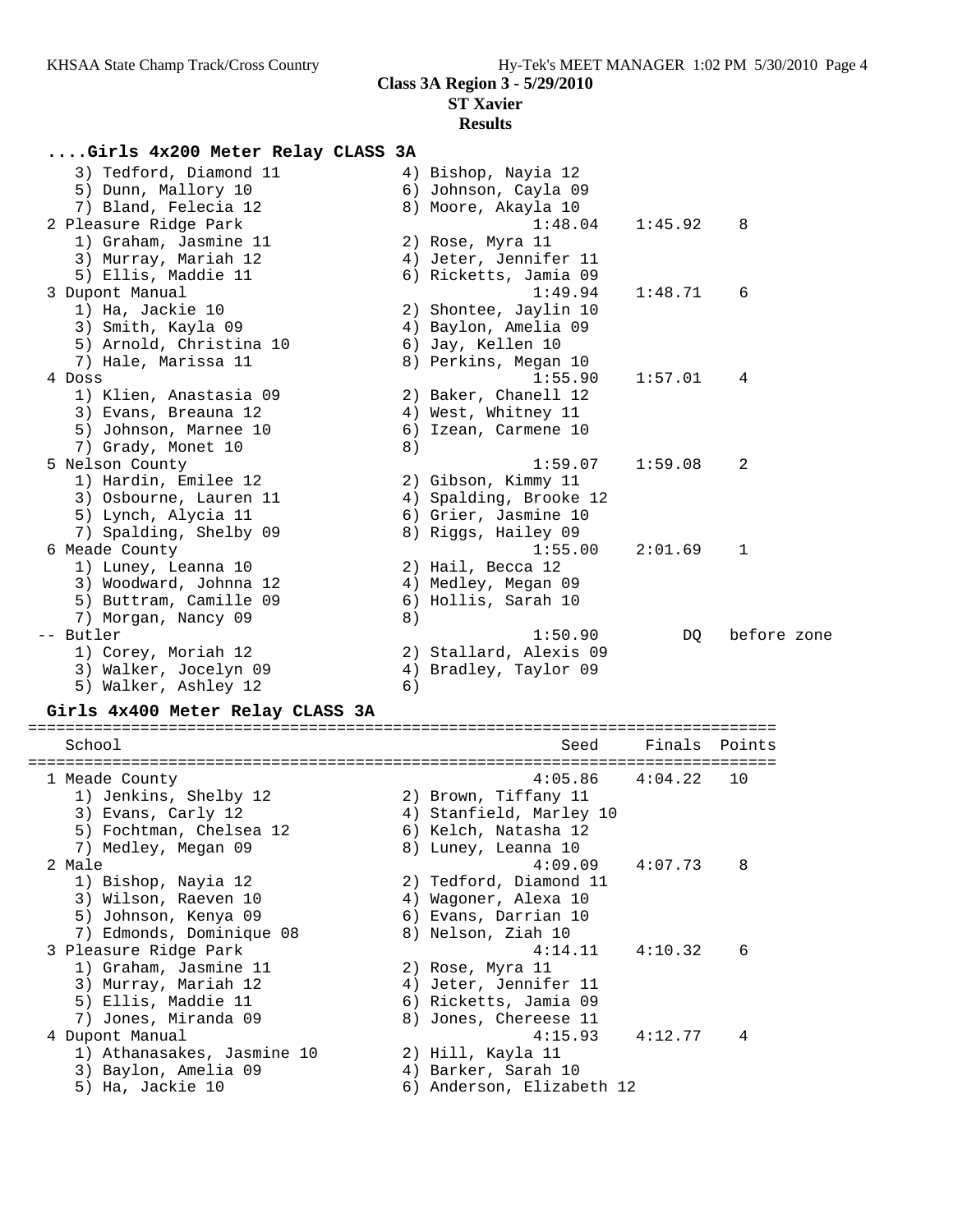### **Results**

#### **....Girls 4x400 Meter Relay CLASS 3A**

| 7) Smith, Kayla 09     | 8) Shontee, Jaylin 10    |                |
|------------------------|--------------------------|----------------|
| 5 Nelson County        | $4:35.50$ $4:41.15$      | $\overline{2}$ |
| 1) Boone, Nicole 11    | 2) Tackett, Evelyn 07    |                |
| 3) Fenwick, Abby 11    | 4) Mattingly, Miranda 11 |                |
| 5) Lewis, Darien 09    | 6) Riggs, Hailey 09      |                |
| 7) Land, Rachel 12     | 8) Ballard, April 12     |                |
| 6 Butler               | 4:57.00<br>4:44.46       |                |
| 1) Walker, Jocelyn 09  | 2) Sheakley, Lindsey 10  |                |
| 3) Herbig, Angela 11   | 4) Pulliam, Jasmine 12   |                |
| 5) Matherly, Kaylen 12 | 6) Bradley, Taylor 09    |                |
| 7) Herbig, Michaela 09 | 8) Garrison, Audrey 09   |                |
|                        |                          |                |

#### **Girls 4x800 Meter Relay CLASS 3A**

================================================================================ School Seed Finals Points ================================================================================ 1 Meade County 10:09.98 9:51.41 10 1) Stanfield, Marley 10 2) Jenkins, Shelby 12 3) Brown, Tiffany 11  $\qquad \qquad \qquad$  4) Dukes, Kim 12 5) Evans, Carly 12 6) Fochtman, Chelsea 12 7) Neal, Kaylea 08 8) Smith, Cynthia 12 2 Dupont Manual 9:49.15 10:01.10 8 1) Atwell, Kara 10 2) Athanasakes, Jasmine 10 3) Palmer, Cristin 11 (4) Hale, Marissa 11 5) Anderson, Elizabeth 12 6) Barker, Sarah 10 7) Hill, Kayla 11 8) Hale, Cassidy 09 3 Male 10:13.52 10:01.97 6 1) Wilson, Raeven 10 2) Johnson, Cayla 09 3) Antone, Chandler 11 (4) Wagoner, Alexa 10 5) Fleming, Rhiann 09 6) Johnson, Kenya 09 7) Walker, Kenicia 11 8) Brownlow, Briana 10 4 Nelson County 10:41.68 10:33.81 4 1) Boone, Nicole 11 2) Godenzi, Daniella 09 3) Mattingly, Miranda 11 4) Tackett, Evelyn 07 5) Land, Rachel 12 6) Lewis, Darien 09 7) Riggs, Hailey 09 8) Ballard, April 12 5 Butler 11:06.60 11:11.26 2 1) Matherly, Kaylen 12 2) Herbig, Angela 11 3) Pulliam, Jasmine 12 4) Herbig, Michaela 09 5) Garrison, Audrey 09 6) Sheakley, Lindsey 10 7) Osborne, Sarah 09 8) 6 Pleasure Ridge Park 12:00.00 12:25.90 1 1) Cate, Ricki 09 2) Gahafer, Emily 09 3) Bland, Amanda 12 4) Jones, Miranda 09 5) Jones, Chereese 11 6)

#### **Boys 100 Meter Dash CLASS 3A**

| Name              | Year School      | Seed  | Finals Points |  |
|-------------------|------------------|-------|---------------|--|
| 1 Coombs, Joey    | 12 St. Xavier    | 11.71 | 11.67         |  |
| 2 Griffin, Dallas | 11 Butler        | 11.72 | 11.70         |  |
| 3 Thomas, Justin  | 09 Butler        | 11.65 | 11.84         |  |
| 4 Gaines, William | 12 Iroquois      | 11.81 | 11.99         |  |
| 5 Paulley, Ethan  | 12 Nelson County | 12.10 | 12.03         |  |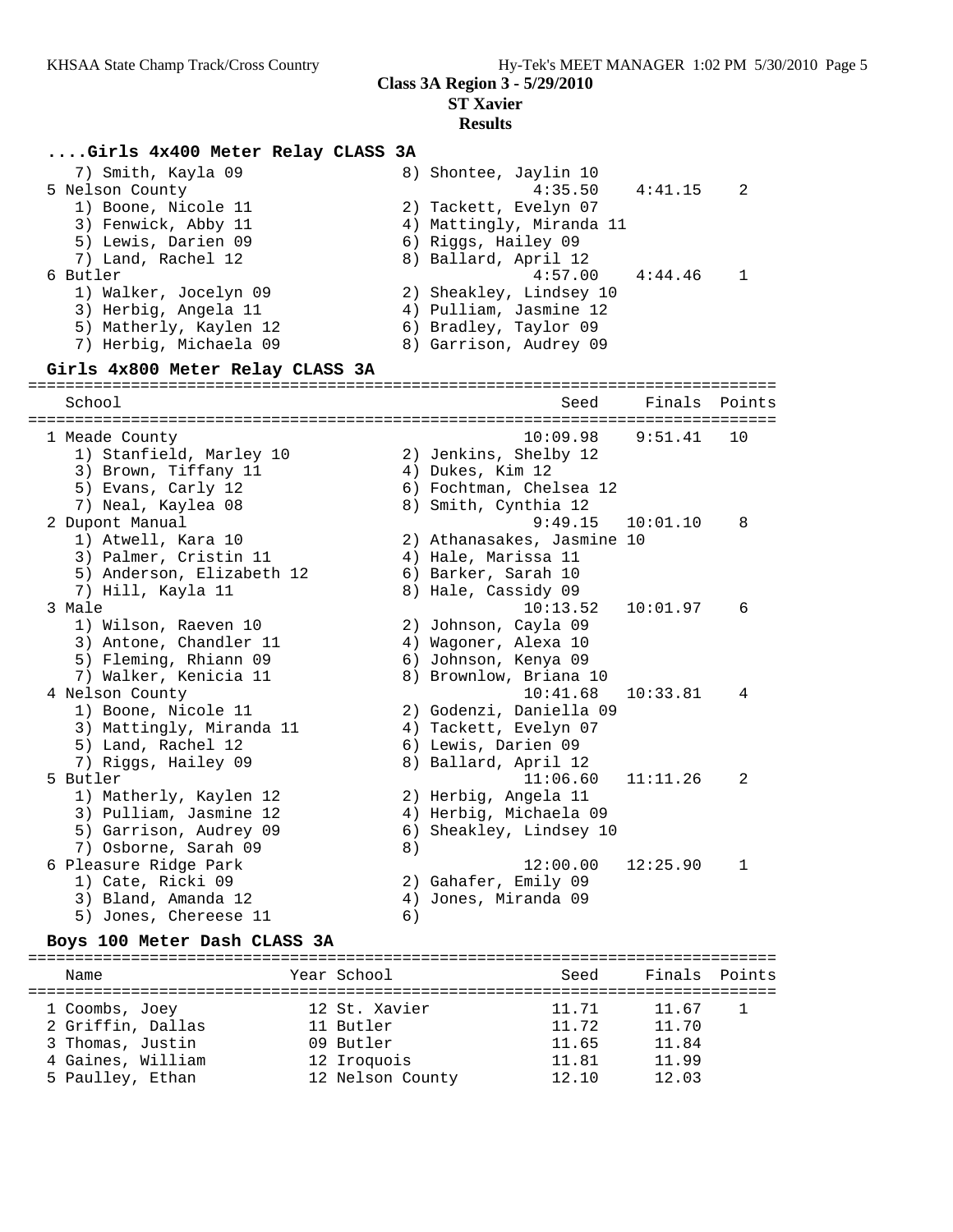| 6 McCormick, Robert<br>12.60<br>12.33<br>11 Pleasure Ridge Park<br>12 Iroquois<br>11.95<br>12.38<br>7 Cassels, Yasmany<br>8 Strickland, Robert<br>09 Meade County<br>12.51<br>12.50<br>Section <sub>2</sub><br>1 Omenyinma, Chisom<br>12 Male<br>10.79<br>10.78<br>10<br>2 Giddens, John<br>11 Male<br>11.05<br>10.98<br>8<br>11.24<br>6<br>3 Snardon, Rasian<br>12 Doss<br>11.41<br>$\overline{4}$<br>4 Gardner, Darnell<br>11.54<br>11.43<br>10 Dupont Manual<br>2<br>5 Bethel, Donald<br>12 Doss<br>11.60<br>11.47<br>6 Jury, Joe<br>12 Nelson County<br>11.45<br>11.72<br>12 St. Xavier<br>11.61<br>7 Bond, Logan<br>11.75<br>-- Cummings, Dion<br>11 Pleasure Ridge Park<br>11.03<br>FS<br>Boys 200 Meter Dash CLASS 3A<br>Year School<br>Name<br>Seed<br>Finals Points<br>Section<br>$\mathbf{1}$<br>1 Pinkard, Tylor<br>24.73<br>25.32<br>10 Meade County<br>09 Meade County<br>25.56<br>25.62<br>2 Reese, Taylor<br>Section 2<br>1 Spence, J P<br>12 St. Xavier<br>23.83<br>23.50<br>2 Houston, David<br>24.00<br>23.61<br>11 Doss<br>11 Butler<br>23.85<br>24.05<br>3 Manzano, Kevin<br>4 Stewart, Quashon<br>12 Butler<br>24.10<br>24.35<br>24.22<br>24.45<br>5 Paulley, Ethan<br>12 Nelson County<br>24.46<br>24.68<br>6 Cassels, Yasmany<br>12 Iroquois<br>7 Alford, Emmanuel<br>25.20<br>26.39<br>12 Nelson County<br>Section 3<br>1 Omenyinma, Chisom<br>22.04<br>21.56<br>10<br>12 Male<br>2 Graham, Robbie<br>12 Male<br>22.05<br>21.66<br>8<br>12 St. Xavier<br>6<br>3 Ramsey, Ryan<br>22.64<br>22.28<br>$\overline{4}$<br>22.26<br>4 Cummings, Dion<br>11 Pleasure Ridge Park<br>22.68<br>5 Snardon, Rasian<br>2<br>23.10<br>23.18<br>12 Doss<br>6 McFarland, Tyler<br>$\mathbf{1}$<br>11 Pleasure Ridge Park<br>23.70<br>23.19<br>7 Gardner, Darnell<br>10 Dupont Manual<br>23.65<br>23.30<br>12 Iroquois<br>8 Stanford, Jamar<br>23.74<br>23.60<br>Boys 400 Meter Dash CLASS 3A<br>Year School<br>Finals<br>Name<br>Seed<br>Section<br>ı<br>1 Cox, Rodney<br>11 Dupont Manual<br>58.20<br>53.24<br>2 Stein, Kris<br>11 Dupont Manual<br>54.73<br>53.36<br>3 Breeds, Tyler<br>08 Meade County<br>55.12<br>54.60<br>12 Nelson County<br>4 Barbour, Corey<br>56.13<br>56.53<br>5 Byerly, Nate<br>10 Pleasure Ridge Park<br>58.04<br>57.03<br>6 Clark, Russell<br>12 Iroquois<br>1:02.40<br>1:00.04<br>Section<br>2<br>1 Britt, Dexter<br>12 Male<br>49.79<br>50.34<br>10 | Boys 100 Meter Dash CLASS 3A |  |  |  |        |
|-------------------------------------------------------------------------------------------------------------------------------------------------------------------------------------------------------------------------------------------------------------------------------------------------------------------------------------------------------------------------------------------------------------------------------------------------------------------------------------------------------------------------------------------------------------------------------------------------------------------------------------------------------------------------------------------------------------------------------------------------------------------------------------------------------------------------------------------------------------------------------------------------------------------------------------------------------------------------------------------------------------------------------------------------------------------------------------------------------------------------------------------------------------------------------------------------------------------------------------------------------------------------------------------------------------------------------------------------------------------------------------------------------------------------------------------------------------------------------------------------------------------------------------------------------------------------------------------------------------------------------------------------------------------------------------------------------------------------------------------------------------------------------------------------------------------------------------------------------------------------------------------------------------------------------------------------------------------------------------------------------------------------------------------------------------------------------------------------------------------------------------------------------------------------------------------------------------------------------------------------------------------------------------------------------------------------------------------------------------------------------------------|------------------------------|--|--|--|--------|
|                                                                                                                                                                                                                                                                                                                                                                                                                                                                                                                                                                                                                                                                                                                                                                                                                                                                                                                                                                                                                                                                                                                                                                                                                                                                                                                                                                                                                                                                                                                                                                                                                                                                                                                                                                                                                                                                                                                                                                                                                                                                                                                                                                                                                                                                                                                                                                                           |                              |  |  |  |        |
|                                                                                                                                                                                                                                                                                                                                                                                                                                                                                                                                                                                                                                                                                                                                                                                                                                                                                                                                                                                                                                                                                                                                                                                                                                                                                                                                                                                                                                                                                                                                                                                                                                                                                                                                                                                                                                                                                                                                                                                                                                                                                                                                                                                                                                                                                                                                                                                           |                              |  |  |  |        |
|                                                                                                                                                                                                                                                                                                                                                                                                                                                                                                                                                                                                                                                                                                                                                                                                                                                                                                                                                                                                                                                                                                                                                                                                                                                                                                                                                                                                                                                                                                                                                                                                                                                                                                                                                                                                                                                                                                                                                                                                                                                                                                                                                                                                                                                                                                                                                                                           |                              |  |  |  |        |
|                                                                                                                                                                                                                                                                                                                                                                                                                                                                                                                                                                                                                                                                                                                                                                                                                                                                                                                                                                                                                                                                                                                                                                                                                                                                                                                                                                                                                                                                                                                                                                                                                                                                                                                                                                                                                                                                                                                                                                                                                                                                                                                                                                                                                                                                                                                                                                                           |                              |  |  |  |        |
|                                                                                                                                                                                                                                                                                                                                                                                                                                                                                                                                                                                                                                                                                                                                                                                                                                                                                                                                                                                                                                                                                                                                                                                                                                                                                                                                                                                                                                                                                                                                                                                                                                                                                                                                                                                                                                                                                                                                                                                                                                                                                                                                                                                                                                                                                                                                                                                           |                              |  |  |  |        |
|                                                                                                                                                                                                                                                                                                                                                                                                                                                                                                                                                                                                                                                                                                                                                                                                                                                                                                                                                                                                                                                                                                                                                                                                                                                                                                                                                                                                                                                                                                                                                                                                                                                                                                                                                                                                                                                                                                                                                                                                                                                                                                                                                                                                                                                                                                                                                                                           |                              |  |  |  |        |
|                                                                                                                                                                                                                                                                                                                                                                                                                                                                                                                                                                                                                                                                                                                                                                                                                                                                                                                                                                                                                                                                                                                                                                                                                                                                                                                                                                                                                                                                                                                                                                                                                                                                                                                                                                                                                                                                                                                                                                                                                                                                                                                                                                                                                                                                                                                                                                                           |                              |  |  |  |        |
|                                                                                                                                                                                                                                                                                                                                                                                                                                                                                                                                                                                                                                                                                                                                                                                                                                                                                                                                                                                                                                                                                                                                                                                                                                                                                                                                                                                                                                                                                                                                                                                                                                                                                                                                                                                                                                                                                                                                                                                                                                                                                                                                                                                                                                                                                                                                                                                           |                              |  |  |  |        |
|                                                                                                                                                                                                                                                                                                                                                                                                                                                                                                                                                                                                                                                                                                                                                                                                                                                                                                                                                                                                                                                                                                                                                                                                                                                                                                                                                                                                                                                                                                                                                                                                                                                                                                                                                                                                                                                                                                                                                                                                                                                                                                                                                                                                                                                                                                                                                                                           |                              |  |  |  |        |
|                                                                                                                                                                                                                                                                                                                                                                                                                                                                                                                                                                                                                                                                                                                                                                                                                                                                                                                                                                                                                                                                                                                                                                                                                                                                                                                                                                                                                                                                                                                                                                                                                                                                                                                                                                                                                                                                                                                                                                                                                                                                                                                                                                                                                                                                                                                                                                                           |                              |  |  |  |        |
|                                                                                                                                                                                                                                                                                                                                                                                                                                                                                                                                                                                                                                                                                                                                                                                                                                                                                                                                                                                                                                                                                                                                                                                                                                                                                                                                                                                                                                                                                                                                                                                                                                                                                                                                                                                                                                                                                                                                                                                                                                                                                                                                                                                                                                                                                                                                                                                           |                              |  |  |  |        |
|                                                                                                                                                                                                                                                                                                                                                                                                                                                                                                                                                                                                                                                                                                                                                                                                                                                                                                                                                                                                                                                                                                                                                                                                                                                                                                                                                                                                                                                                                                                                                                                                                                                                                                                                                                                                                                                                                                                                                                                                                                                                                                                                                                                                                                                                                                                                                                                           |                              |  |  |  |        |
|                                                                                                                                                                                                                                                                                                                                                                                                                                                                                                                                                                                                                                                                                                                                                                                                                                                                                                                                                                                                                                                                                                                                                                                                                                                                                                                                                                                                                                                                                                                                                                                                                                                                                                                                                                                                                                                                                                                                                                                                                                                                                                                                                                                                                                                                                                                                                                                           |                              |  |  |  |        |
|                                                                                                                                                                                                                                                                                                                                                                                                                                                                                                                                                                                                                                                                                                                                                                                                                                                                                                                                                                                                                                                                                                                                                                                                                                                                                                                                                                                                                                                                                                                                                                                                                                                                                                                                                                                                                                                                                                                                                                                                                                                                                                                                                                                                                                                                                                                                                                                           |                              |  |  |  |        |
|                                                                                                                                                                                                                                                                                                                                                                                                                                                                                                                                                                                                                                                                                                                                                                                                                                                                                                                                                                                                                                                                                                                                                                                                                                                                                                                                                                                                                                                                                                                                                                                                                                                                                                                                                                                                                                                                                                                                                                                                                                                                                                                                                                                                                                                                                                                                                                                           |                              |  |  |  |        |
|                                                                                                                                                                                                                                                                                                                                                                                                                                                                                                                                                                                                                                                                                                                                                                                                                                                                                                                                                                                                                                                                                                                                                                                                                                                                                                                                                                                                                                                                                                                                                                                                                                                                                                                                                                                                                                                                                                                                                                                                                                                                                                                                                                                                                                                                                                                                                                                           |                              |  |  |  |        |
|                                                                                                                                                                                                                                                                                                                                                                                                                                                                                                                                                                                                                                                                                                                                                                                                                                                                                                                                                                                                                                                                                                                                                                                                                                                                                                                                                                                                                                                                                                                                                                                                                                                                                                                                                                                                                                                                                                                                                                                                                                                                                                                                                                                                                                                                                                                                                                                           |                              |  |  |  |        |
|                                                                                                                                                                                                                                                                                                                                                                                                                                                                                                                                                                                                                                                                                                                                                                                                                                                                                                                                                                                                                                                                                                                                                                                                                                                                                                                                                                                                                                                                                                                                                                                                                                                                                                                                                                                                                                                                                                                                                                                                                                                                                                                                                                                                                                                                                                                                                                                           |                              |  |  |  |        |
|                                                                                                                                                                                                                                                                                                                                                                                                                                                                                                                                                                                                                                                                                                                                                                                                                                                                                                                                                                                                                                                                                                                                                                                                                                                                                                                                                                                                                                                                                                                                                                                                                                                                                                                                                                                                                                                                                                                                                                                                                                                                                                                                                                                                                                                                                                                                                                                           |                              |  |  |  |        |
|                                                                                                                                                                                                                                                                                                                                                                                                                                                                                                                                                                                                                                                                                                                                                                                                                                                                                                                                                                                                                                                                                                                                                                                                                                                                                                                                                                                                                                                                                                                                                                                                                                                                                                                                                                                                                                                                                                                                                                                                                                                                                                                                                                                                                                                                                                                                                                                           |                              |  |  |  |        |
|                                                                                                                                                                                                                                                                                                                                                                                                                                                                                                                                                                                                                                                                                                                                                                                                                                                                                                                                                                                                                                                                                                                                                                                                                                                                                                                                                                                                                                                                                                                                                                                                                                                                                                                                                                                                                                                                                                                                                                                                                                                                                                                                                                                                                                                                                                                                                                                           |                              |  |  |  |        |
|                                                                                                                                                                                                                                                                                                                                                                                                                                                                                                                                                                                                                                                                                                                                                                                                                                                                                                                                                                                                                                                                                                                                                                                                                                                                                                                                                                                                                                                                                                                                                                                                                                                                                                                                                                                                                                                                                                                                                                                                                                                                                                                                                                                                                                                                                                                                                                                           |                              |  |  |  |        |
|                                                                                                                                                                                                                                                                                                                                                                                                                                                                                                                                                                                                                                                                                                                                                                                                                                                                                                                                                                                                                                                                                                                                                                                                                                                                                                                                                                                                                                                                                                                                                                                                                                                                                                                                                                                                                                                                                                                                                                                                                                                                                                                                                                                                                                                                                                                                                                                           |                              |  |  |  |        |
|                                                                                                                                                                                                                                                                                                                                                                                                                                                                                                                                                                                                                                                                                                                                                                                                                                                                                                                                                                                                                                                                                                                                                                                                                                                                                                                                                                                                                                                                                                                                                                                                                                                                                                                                                                                                                                                                                                                                                                                                                                                                                                                                                                                                                                                                                                                                                                                           |                              |  |  |  |        |
|                                                                                                                                                                                                                                                                                                                                                                                                                                                                                                                                                                                                                                                                                                                                                                                                                                                                                                                                                                                                                                                                                                                                                                                                                                                                                                                                                                                                                                                                                                                                                                                                                                                                                                                                                                                                                                                                                                                                                                                                                                                                                                                                                                                                                                                                                                                                                                                           |                              |  |  |  |        |
|                                                                                                                                                                                                                                                                                                                                                                                                                                                                                                                                                                                                                                                                                                                                                                                                                                                                                                                                                                                                                                                                                                                                                                                                                                                                                                                                                                                                                                                                                                                                                                                                                                                                                                                                                                                                                                                                                                                                                                                                                                                                                                                                                                                                                                                                                                                                                                                           |                              |  |  |  |        |
|                                                                                                                                                                                                                                                                                                                                                                                                                                                                                                                                                                                                                                                                                                                                                                                                                                                                                                                                                                                                                                                                                                                                                                                                                                                                                                                                                                                                                                                                                                                                                                                                                                                                                                                                                                                                                                                                                                                                                                                                                                                                                                                                                                                                                                                                                                                                                                                           |                              |  |  |  |        |
|                                                                                                                                                                                                                                                                                                                                                                                                                                                                                                                                                                                                                                                                                                                                                                                                                                                                                                                                                                                                                                                                                                                                                                                                                                                                                                                                                                                                                                                                                                                                                                                                                                                                                                                                                                                                                                                                                                                                                                                                                                                                                                                                                                                                                                                                                                                                                                                           |                              |  |  |  |        |
|                                                                                                                                                                                                                                                                                                                                                                                                                                                                                                                                                                                                                                                                                                                                                                                                                                                                                                                                                                                                                                                                                                                                                                                                                                                                                                                                                                                                                                                                                                                                                                                                                                                                                                                                                                                                                                                                                                                                                                                                                                                                                                                                                                                                                                                                                                                                                                                           |                              |  |  |  |        |
|                                                                                                                                                                                                                                                                                                                                                                                                                                                                                                                                                                                                                                                                                                                                                                                                                                                                                                                                                                                                                                                                                                                                                                                                                                                                                                                                                                                                                                                                                                                                                                                                                                                                                                                                                                                                                                                                                                                                                                                                                                                                                                                                                                                                                                                                                                                                                                                           |                              |  |  |  |        |
|                                                                                                                                                                                                                                                                                                                                                                                                                                                                                                                                                                                                                                                                                                                                                                                                                                                                                                                                                                                                                                                                                                                                                                                                                                                                                                                                                                                                                                                                                                                                                                                                                                                                                                                                                                                                                                                                                                                                                                                                                                                                                                                                                                                                                                                                                                                                                                                           |                              |  |  |  |        |
|                                                                                                                                                                                                                                                                                                                                                                                                                                                                                                                                                                                                                                                                                                                                                                                                                                                                                                                                                                                                                                                                                                                                                                                                                                                                                                                                                                                                                                                                                                                                                                                                                                                                                                                                                                                                                                                                                                                                                                                                                                                                                                                                                                                                                                                                                                                                                                                           |                              |  |  |  |        |
|                                                                                                                                                                                                                                                                                                                                                                                                                                                                                                                                                                                                                                                                                                                                                                                                                                                                                                                                                                                                                                                                                                                                                                                                                                                                                                                                                                                                                                                                                                                                                                                                                                                                                                                                                                                                                                                                                                                                                                                                                                                                                                                                                                                                                                                                                                                                                                                           |                              |  |  |  |        |
|                                                                                                                                                                                                                                                                                                                                                                                                                                                                                                                                                                                                                                                                                                                                                                                                                                                                                                                                                                                                                                                                                                                                                                                                                                                                                                                                                                                                                                                                                                                                                                                                                                                                                                                                                                                                                                                                                                                                                                                                                                                                                                                                                                                                                                                                                                                                                                                           |                              |  |  |  |        |
|                                                                                                                                                                                                                                                                                                                                                                                                                                                                                                                                                                                                                                                                                                                                                                                                                                                                                                                                                                                                                                                                                                                                                                                                                                                                                                                                                                                                                                                                                                                                                                                                                                                                                                                                                                                                                                                                                                                                                                                                                                                                                                                                                                                                                                                                                                                                                                                           |                              |  |  |  |        |
|                                                                                                                                                                                                                                                                                                                                                                                                                                                                                                                                                                                                                                                                                                                                                                                                                                                                                                                                                                                                                                                                                                                                                                                                                                                                                                                                                                                                                                                                                                                                                                                                                                                                                                                                                                                                                                                                                                                                                                                                                                                                                                                                                                                                                                                                                                                                                                                           |                              |  |  |  | Points |
|                                                                                                                                                                                                                                                                                                                                                                                                                                                                                                                                                                                                                                                                                                                                                                                                                                                                                                                                                                                                                                                                                                                                                                                                                                                                                                                                                                                                                                                                                                                                                                                                                                                                                                                                                                                                                                                                                                                                                                                                                                                                                                                                                                                                                                                                                                                                                                                           |                              |  |  |  |        |
|                                                                                                                                                                                                                                                                                                                                                                                                                                                                                                                                                                                                                                                                                                                                                                                                                                                                                                                                                                                                                                                                                                                                                                                                                                                                                                                                                                                                                                                                                                                                                                                                                                                                                                                                                                                                                                                                                                                                                                                                                                                                                                                                                                                                                                                                                                                                                                                           |                              |  |  |  |        |
|                                                                                                                                                                                                                                                                                                                                                                                                                                                                                                                                                                                                                                                                                                                                                                                                                                                                                                                                                                                                                                                                                                                                                                                                                                                                                                                                                                                                                                                                                                                                                                                                                                                                                                                                                                                                                                                                                                                                                                                                                                                                                                                                                                                                                                                                                                                                                                                           |                              |  |  |  |        |
|                                                                                                                                                                                                                                                                                                                                                                                                                                                                                                                                                                                                                                                                                                                                                                                                                                                                                                                                                                                                                                                                                                                                                                                                                                                                                                                                                                                                                                                                                                                                                                                                                                                                                                                                                                                                                                                                                                                                                                                                                                                                                                                                                                                                                                                                                                                                                                                           |                              |  |  |  |        |
|                                                                                                                                                                                                                                                                                                                                                                                                                                                                                                                                                                                                                                                                                                                                                                                                                                                                                                                                                                                                                                                                                                                                                                                                                                                                                                                                                                                                                                                                                                                                                                                                                                                                                                                                                                                                                                                                                                                                                                                                                                                                                                                                                                                                                                                                                                                                                                                           |                              |  |  |  |        |
|                                                                                                                                                                                                                                                                                                                                                                                                                                                                                                                                                                                                                                                                                                                                                                                                                                                                                                                                                                                                                                                                                                                                                                                                                                                                                                                                                                                                                                                                                                                                                                                                                                                                                                                                                                                                                                                                                                                                                                                                                                                                                                                                                                                                                                                                                                                                                                                           |                              |  |  |  |        |
|                                                                                                                                                                                                                                                                                                                                                                                                                                                                                                                                                                                                                                                                                                                                                                                                                                                                                                                                                                                                                                                                                                                                                                                                                                                                                                                                                                                                                                                                                                                                                                                                                                                                                                                                                                                                                                                                                                                                                                                                                                                                                                                                                                                                                                                                                                                                                                                           |                              |  |  |  |        |
|                                                                                                                                                                                                                                                                                                                                                                                                                                                                                                                                                                                                                                                                                                                                                                                                                                                                                                                                                                                                                                                                                                                                                                                                                                                                                                                                                                                                                                                                                                                                                                                                                                                                                                                                                                                                                                                                                                                                                                                                                                                                                                                                                                                                                                                                                                                                                                                           |                              |  |  |  |        |
|                                                                                                                                                                                                                                                                                                                                                                                                                                                                                                                                                                                                                                                                                                                                                                                                                                                                                                                                                                                                                                                                                                                                                                                                                                                                                                                                                                                                                                                                                                                                                                                                                                                                                                                                                                                                                                                                                                                                                                                                                                                                                                                                                                                                                                                                                                                                                                                           |                              |  |  |  |        |
| 2 Wright, Evan<br>11 St. Xavier<br>51.47<br>51.26<br>8                                                                                                                                                                                                                                                                                                                                                                                                                                                                                                                                                                                                                                                                                                                                                                                                                                                                                                                                                                                                                                                                                                                                                                                                                                                                                                                                                                                                                                                                                                                                                                                                                                                                                                                                                                                                                                                                                                                                                                                                                                                                                                                                                                                                                                                                                                                                    |                              |  |  |  |        |
| 6<br>3 Houston, David<br>11 Doss<br>51.97<br>52.07                                                                                                                                                                                                                                                                                                                                                                                                                                                                                                                                                                                                                                                                                                                                                                                                                                                                                                                                                                                                                                                                                                                                                                                                                                                                                                                                                                                                                                                                                                                                                                                                                                                                                                                                                                                                                                                                                                                                                                                                                                                                                                                                                                                                                                                                                                                                        |                              |  |  |  |        |
| $\sqrt{4}$<br>54.60<br>4 Boyd, Corey<br>12 Iroquois<br>52.62                                                                                                                                                                                                                                                                                                                                                                                                                                                                                                                                                                                                                                                                                                                                                                                                                                                                                                                                                                                                                                                                                                                                                                                                                                                                                                                                                                                                                                                                                                                                                                                                                                                                                                                                                                                                                                                                                                                                                                                                                                                                                                                                                                                                                                                                                                                              |                              |  |  |  |        |
| 2<br>5 Vaughn, Torian<br>09 Male<br>52.70<br>52.78                                                                                                                                                                                                                                                                                                                                                                                                                                                                                                                                                                                                                                                                                                                                                                                                                                                                                                                                                                                                                                                                                                                                                                                                                                                                                                                                                                                                                                                                                                                                                                                                                                                                                                                                                                                                                                                                                                                                                                                                                                                                                                                                                                                                                                                                                                                                        |                              |  |  |  |        |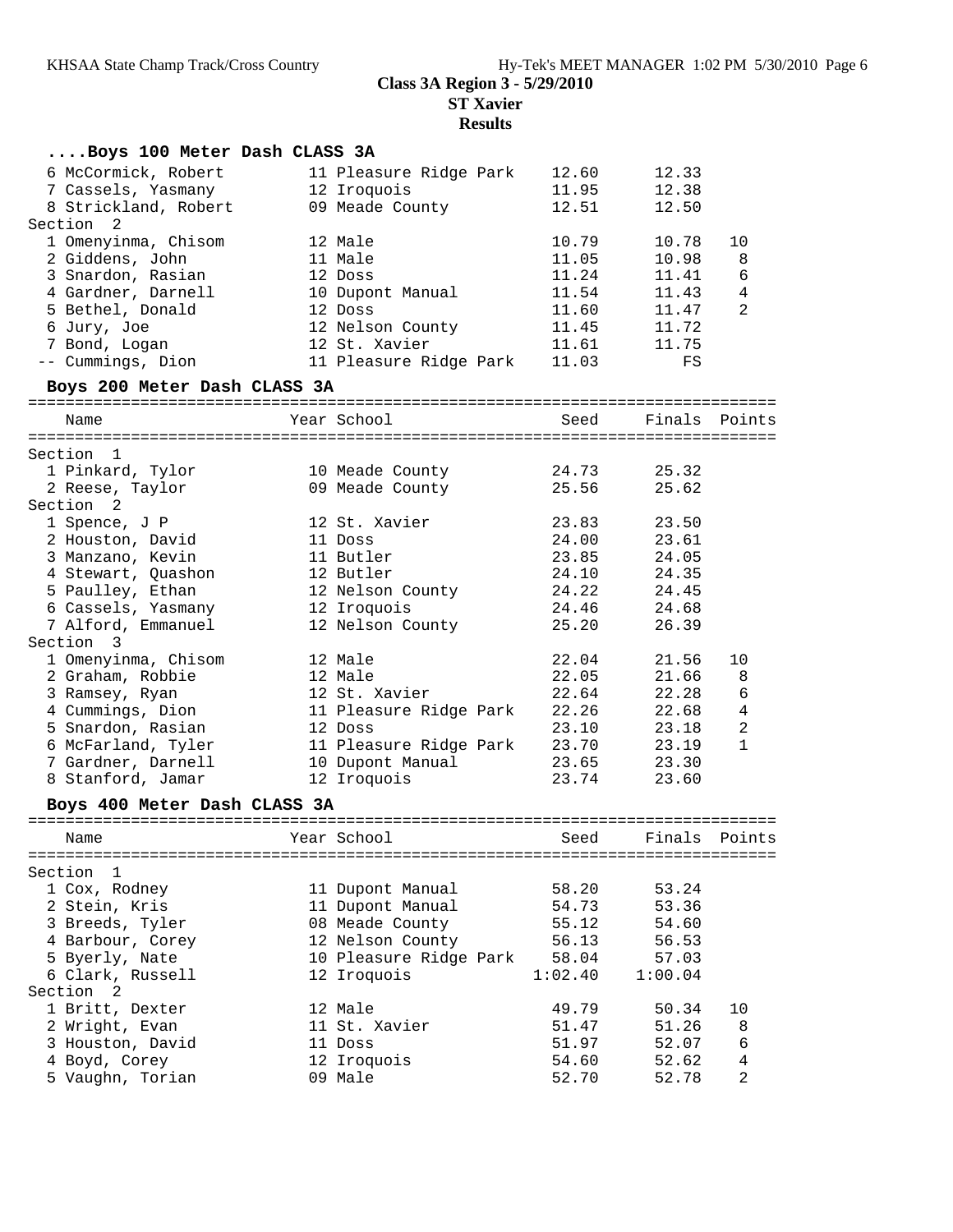**ST Xavier**

| Boys 400 Meter Dash CLASS 3A                         |                                                                         |                         |                      |                |
|------------------------------------------------------|-------------------------------------------------------------------------|-------------------------|----------------------|----------------|
| 6 Bolus, Jacob<br>7 Jury, Joe<br>-- Diehlmann, Aerik | 12 Pleasure Ridge Park<br>12 Nelson County<br>10 St. Xavier             | 53.21<br>54.61<br>50.27 | 52.97<br>52.98<br>FS | 1              |
| Boys 800 Meter Run CLASS 3A                          |                                                                         |                         |                      |                |
| Name                                                 | Year School                                                             | Seed                    | Finals Points        |                |
|                                                      |                                                                         |                         |                      |                |
| Section 1                                            |                                                                         |                         |                      |                |
| 1 Kinnarid, Tretez                                   | 09 Butler                                                               | 1:56.15                 | 1:55.48              | 10             |
| 2 Caldwell, Michael                                  | 12 Butler                                                               | 1:57.02                 | 1:57.18              | 8              |
| 3 Hillenbrand, Matt                                  | 12 St. Xavier                                                           | 2:01.85                 | 1:57.70              | 6              |
| 4 Carter, Austin                                     | 11 St. Xavier                                                           | 1:58.22                 | 1:58.61              | $\sqrt{4}$     |
| 5 Johns, Reece                                       | 11 Dupont Manual                                                        | 1:59.40                 | 2:00.92              | $\sqrt{2}$     |
| 6 Wheatley, Addison                                  | 11 Nelson County                                                        | 2:06.44                 | 2:03.55              | 1              |
| 7 Bowen, Zach                                        | 11 Meade County                                                         | 2:03.28                 | 2:03.56              |                |
| 8 Jones, Colin                                       | 11 Male                                                                 | 2:02.59                 | 2:04.92              |                |
| 9 Judd, Chris                                        | 11 Male                                                                 | 2:02.97                 | 2:07.43              |                |
| 10 Buttram, Gabe                                     | 12 Meade County                                                         | 2:08.33                 | 2:08.93              |                |
| 11 Prince, Joshua                                    | 12 Doss                                                                 | $2:11.11$<br>$2:2$      | 2:11.98              |                |
| 12 Barbour, Corey                                    | 12 Nelson County                                                        | 2:11.73                 | 2:16.21              |                |
| 13 Casey, Ryan                                       | 09 Pleasure Ridge Park 2:16.37 2:16.92                                  |                         |                      |                |
| 14 Williams, Trevon                                  | 09 Pleasure Ridge Park 2:18.06                                          |                         | 2:17.80              |                |
| Boys 1600 Meter Run CLASS 3A                         |                                                                         |                         |                      |                |
|                                                      |                                                                         |                         |                      |                |
| Name                                                 | Year School                                                             | Seed                    | Finals Points        |                |
| 1 Johns, Reece                                       | 11 Dupont Manual 4:26.67 4:26.27                                        |                         |                      | 10             |
| 2 Berry, Darius                                      | 12 Butler                                                               |                         |                      | 8              |
| 3 Dak, Santo                                         |                                                                         |                         | $4:28.20$ $4:28.95$  | 6              |
| 4 Carter, Austin                                     | 10 Pleasure Ridge Park 4:31.97 4:30.80<br>11 St. Xavier 4:23.57 4:31.90 |                         |                      | $\overline{4}$ |
| 5 Short, Will                                        | 10 Dupont Manual                                                        | 4:32.56                 | 4:38.24              | $\overline{a}$ |
| 6 Blair, Tyler                                       | 11 Meade County                                                         | 4:42.28                 | 4:38.90              | $\mathbf{1}$   |
| 7 Beavin, Zach                                       | 10 St. Xavier                                                           | 4:32.75                 | 4:43.18              |                |
| 8 Medley, Chad                                       | 12 Meade County                                                         |                         | $4:44.27$ $4:51.03$  |                |
| 9 Jolly, Robert                                      | 12 Butler                                                               | 4:48.40                 | 4:51.74              |                |
| 10 Vanzyl, Rikus                                     | 11 Male                                                                 |                         | $4:54.71$ $4:52.88$  |                |
| 11 Rush, Doug                                        | 11 Male                                                                 | 4:51.50                 | 4:55.61              |                |
| 12 Davis, Dustin                                     | 11 Pleasure Ridge Park 4:59.91                                          |                         | 5:03.83              |                |
| 13 Cundiff, Brad                                     | 11 Nelson County                                                        | 5:56.70                 | 5:10.85              |                |
| Boys 3200 Meter Run CLASS 3A                         |                                                                         |                         |                      |                |
|                                                      |                                                                         |                         |                      |                |
| Name                                                 | Year School                                                             | Seed                    | Finals               | Points         |
| l Carnes, Jackson                                    | 12 St. Xavier                                                           | 9:44.65                 | 9:51.69              | 10             |
| 2 Sheryak, Conner                                    | 09 St. Xavier                                                           | 9:47.65                 | 10:03.08             | 8              |
| 3 Dak, Santo                                         | 10 Pleasure Ridge Park 10:23.95                                         |                         | 10:28.35             | 6              |
| 4 Short, Will                                        | 10 Dupont Manual                                                        | 10:09.66                | 10:34.55             | $\overline{4}$ |
| 5 Blair, Tyler                                       | 11 Meade County                                                         | 10:39.03                | 10:35.09             | 2              |
| 6 Bruce, David                                       | 10 Butler                                                               | 10:18.50                | 10:44.97             | 1              |
| 7 Langdon, RaShaun                                   | 11 Butler                                                               | 10:26.40                | 11:05.31             |                |
| 8 Cundiff, Brad                                      | 11 Nelson County                                                        | 10:46.53                | 11:21.71             |                |
| 9 Davis, Dustin                                      | 11 Pleasure Ridge Park 10:53.13                                         |                         | 11:31.53             |                |
|                                                      |                                                                         |                         |                      |                |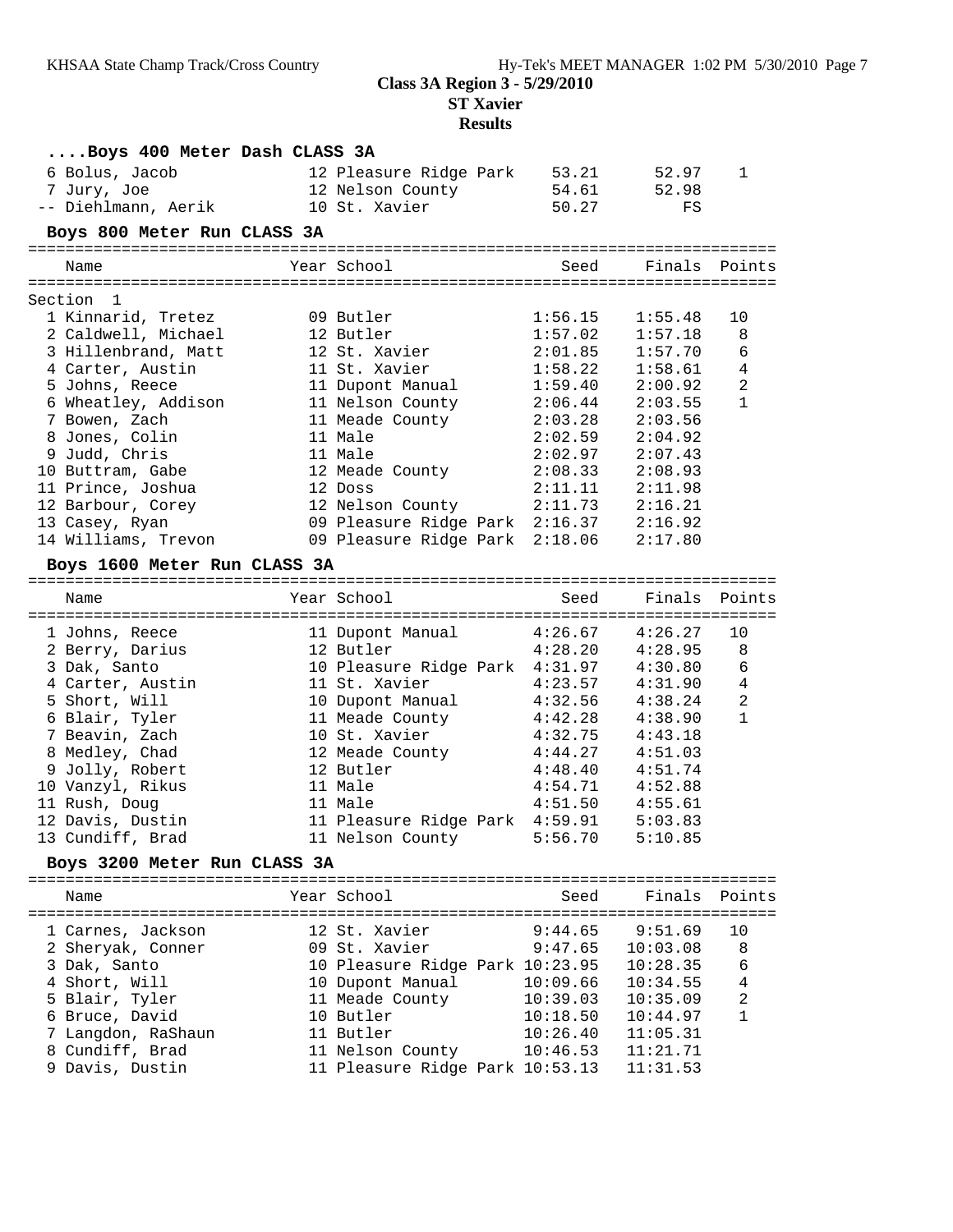**ST Xavier**

| Boys 3200 Meter Run CLASS 3A    |                                    |                         |          |                |
|---------------------------------|------------------------------------|-------------------------|----------|----------------|
| 10 Grundy, Jack                 | 10 Dupont Manual                   | 10:23.41                | 11:32.38 |                |
| 11 Small, Austin                | 09 Male                            | $11:23.26$ $11:36.53$   |          |                |
| 12 Barrios, Davis               | 11 Male                            | $11:18.89$ $11:52.33$   |          |                |
| 13 Ballard, Wes                 | 10 Nelson County 12:45.08 13:42.55 |                         |          |                |
| Boys 110 Meter Hurdles CLASS 3A |                                    |                         |          |                |
| Name                            | Year School                        | Seed                    | Finals   | Points         |
|                                 |                                    |                         |          |                |
| 1 Rash, Phillip                 | 09 Dupont Manual                   | 18.44                   | 17.43    |                |
| 2 Cecil, Jake                   | 11 Nelson County                   | 18.04                   | 17.79    |                |
| 3 Hamilton, Antoine             | 12 Doss                            | 17.90                   | 19.13    |                |
| 4 Garner, Deonte<br>Section 2   | 09 Doss                            | 20.79                   | 19.86    |                |
| 1 Kolb, Ben                     | 12 St. Xavier                      | 14.88                   | 14.84    | 10             |
| 2 Story, Kieran                 | 12 Male                            | 15.11                   | 15.91    | 8              |
| 3 Brown, Stewart                | 12 Male                            | 15.37                   | 16.09    | 6              |
| 4 Johnson, Joe                  | 10 Dupont Manual                   | 16.88                   | 16.26    | $\overline{4}$ |
| 5 Allen, Desmond                | 11 Pleasure Ridge Park             | 17.54                   | 16.43    | 2              |
| 6 Pusey, David                  | 12 St. Xavier                      | 16.61                   | 16.55    | 1              |
| 7 Scout, Mark                   | 12 Nelson County                   | 17.57                   | 17.53    |                |
| -- Miles, Davon                 | 11 Pleasure Ridge Park             | 17.78                   | FS       |                |
| Boys 300 Meter Hurdles CLASS 3A |                                    |                         |          |                |
|                                 |                                    |                         |          |                |
| Name                            | Year School                        | Seed                    |          | Finals Points  |
| Section 1                       |                                    |                         |          |                |
| 1 Bormann, Andrew               | 12 Butler                          | 45.00                   | 45.04    |                |
| 2 Rash, Phillip                 | 09 Dupont Manual                   | 44.59                   | 45.61    |                |
| 3 Cecil, Jake                   | 11 Nelson County                   | 46.43                   | 46.74    |                |
| 4 Pierce, Jade                  | 10 Doss                            | 48.49                   | 47.79    |                |
| 5 Massey, Dylan                 | 10 Meade County                    | 46.03                   | 47.87    |                |
| 6 Machine, Thomas               | 10 Meade County                    | 47.41                   | 48.46    |                |
| Section 2                       |                                    |                         |          |                |
| 1 Story, Kieran                 | 12 Male                            | 39.54                   | 39.53    | 10             |
| 2 McDermott, Peter              | 11 St. Xavier                      | 39.82                   | 39.72    | 8              |
| 3 Kolb, Ben                     | 12 St. Xavier                      | 39.54                   | 40.06    | 6              |
| 4 Brown, Stewart                | 12 Male                            | 40.89                   | 42.04    | $\overline{4}$ |
| 5 Stanford, Jamar               | 12 Iroquois                        | 42.24                   | 42.75    | $\overline{2}$ |
| 6 Johnson, Joe                  | 10 Dupont Manual                   | 44.00                   | 42.94 1  |                |
| 7 Allen, Desmond                | 11 Pleasure Ridge Park             | 43.99                   | 43.11    |                |
| 8 Scout, Mark                   | 12 Nelson County                   | 43.26                   | 43.81    |                |
| Boys 4x100 Meter Relay CLASS 3A |                                    |                         |          |                |
| School                          |                                    | Seed                    | Finals   | Points         |
|                                 |                                    |                         |          |                |
| Section 1<br>1 Male             |                                    | 41.29                   | 41.51    | 10             |
| 1) Giddens, John 11             |                                    | 2) Graham, Robbie 12    |          |                |
| 3) Nelson, Mitchell 11          |                                    | 4) Omenyinma, Chisom 12 |          |                |
| 5) Patterson, Michael 11        |                                    | 6) Saunders, Ryan 12    |          |                |
| 7) Whitlock, Donnell 12         |                                    | 8) Morris, Ronjae 10    |          |                |
| 2 St. Xavier                    |                                    | 43.06                   | 42.85    | 8              |
|                                 |                                    |                         |          |                |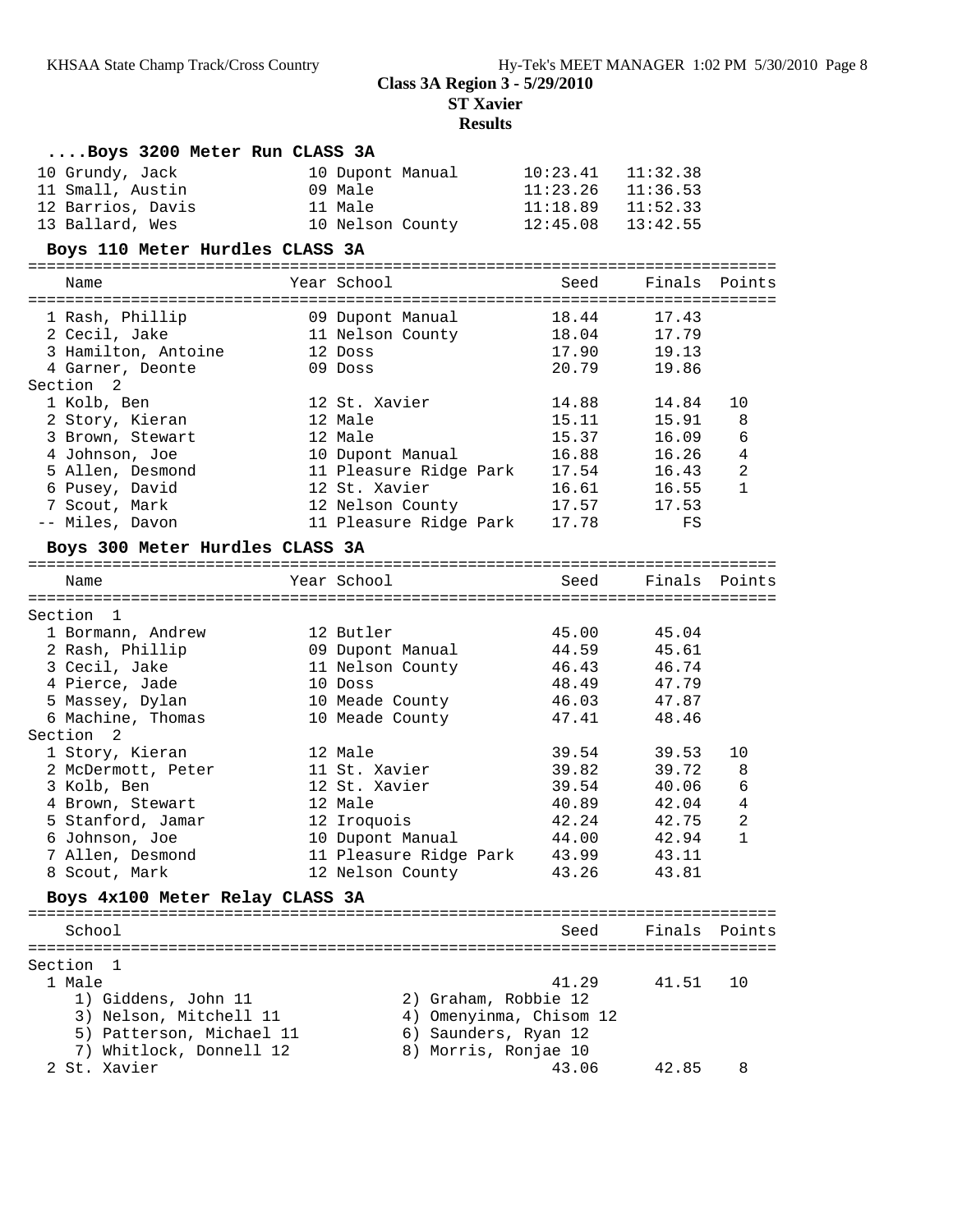# **Results**

### **....Boys 4x100 Meter Relay CLASS 3A**

| 1) Jones, Austin 12             | 2) Spence, J P 12        |         |        |
|---------------------------------|--------------------------|---------|--------|
| 3) Ramsey, Ryan 12              | 4) McDermott, Peter 11   |         |        |
| 5) Bond, Logan 12               | 6) Kolb, Ben 12          |         |        |
| 7) Coombs, Joey 12              | 8) Diehlmann, Aerik 10   |         |        |
| 3 Butler                        | 44.25                    | 44.02   | 6      |
| 1) Stewart, Quashon 12          | 2) Thomas, Justin 09     |         |        |
| 3) Griffin, Dallas 11           | 4) Manzano, Kevin 11     |         |        |
| 5) Blakemore, Thomas 12         | 6) Bormann, Andrew 12    |         |        |
| 4 Pleasure Ridge Park           | 44.28                    | 44.26   | 4      |
| 1) Cummings, Dion 11            | 2) Proffitt, Toby 11     |         |        |
| 3) Price, Deion 11              | 4) McFarland, Tyler 11   |         |        |
| 5) McCormick, Robert 11         | 6) Byerly, Nate 10       |         |        |
| 7) Joseph, Brandon 09           | 8) Hawkins, Kenttwain 09 |         |        |
| 5 Doss                          | 44.15                    | 44.31   | 2      |
| 1) Johnson, Anthony 12          | 2) Bethel, Donald 12     |         |        |
| 3) Sutton, Jermaine 12          | 4) Snardon, Rasian 12    |         |        |
| 5) Wheeler, Ismail 10           | 6) Mack, Tyrone 11       |         |        |
| 7) Hutchins, Darious 12         | 8) Frey, Antonio 11      |         |        |
| 6 Dupont Manual                 | 45.54                    | 46.39   | 1      |
| 1) Minor, Percy 10              | 2) Heath, Shy 11         |         |        |
| 3) Oliver, Jack 09              | 4) Helm, Marcus 11       |         |        |
| 5) Edwards, Tyler 12            | 6) Haines, Ronnie 12     |         |        |
| 7) Ballard, Taylor 12           | 8) Farris, Tre 11        |         |        |
| 7 Nelson County                 | 46.25                    | 46.89   |        |
| 1) Collins, Demarcus 12         | 2) Adams, Cameron 12     |         |        |
| 3) Jury, Joe 12                 | 4) Railey, Antonio 12    |         |        |
| 5) Mudd, david 09               | 6) Masterson, Tyler 12   |         |        |
| 7) Simpson, Brandon 11          | 8) Bowling, Patrick 11   |         |        |
| 8 Meade County                  | 48.19                    | 48.43   |        |
| 1) Fackler, Kyle 12             | 2) Pooler, Seth 10       |         |        |
| 3) Spurlock, DJ 11              | 4) Evans, Berran 10      |         |        |
| 5)                              | 6) Strickland, Robert 09 |         |        |
| 7) Pinkard, Tylor 10            | 8) Gonsalves, Jarrett 10 |         |        |
|                                 |                          |         |        |
| Boys 4x200 Meter Relay CLASS 3A |                          |         |        |
| School                          | Seed                     | Finals  | Points |
|                                 |                          |         |        |
| 1 Nelson County                 | 1:40.62                  | 1:42.59 |        |
| 1) Alford, Emmanuel 12          | 2) Adams, Cameron 12     |         |        |
| 3) Paulley, Ethan 12            | 4) Mudd, david 09        |         |        |
| 5) Scout, Mark 12               | 6) Masterson, Tyler 12   |         |        |
| 7) Bowling, Patrick 11          | 8) Cecil, Jake 11        |         |        |
| Section 2                       |                          |         |        |
| 1 Male                          | 1:26.67                  | 1:27.53 | 10     |
| 1) Giddens, John 11             | 2) Graham, Robbie 12     |         |        |
| 3) Omenyinma, Chisom 12         | 4) Nelson, Mitchell 11   |         |        |
| 5) Whitlock, Donnell 12         | 6) Story, Kieran 12      |         |        |
| 7) Britt, Dexter 12             | 8) Rose, Jalon 10        |         |        |
| 2 St. Xavier                    | 1:30.02                  | 1:29.90 | 8      |
| 1) Jones, Austin 12             | 2) McDermott, Peter 11   |         |        |
| 3) Kolb, Ben 12                 | 4) Spence, J P 12        |         |        |
| 5) Diehlmann, Aerik 10          | 6) Ramsey, Ryan 12       |         |        |
| 7) Coombs, Joey 12              | 8) Renfro, Tom 12        |         |        |
| 3 Pleasure Ridge Park           |                          | 1:32.46 | 6      |
|                                 | 1:33.04                  |         |        |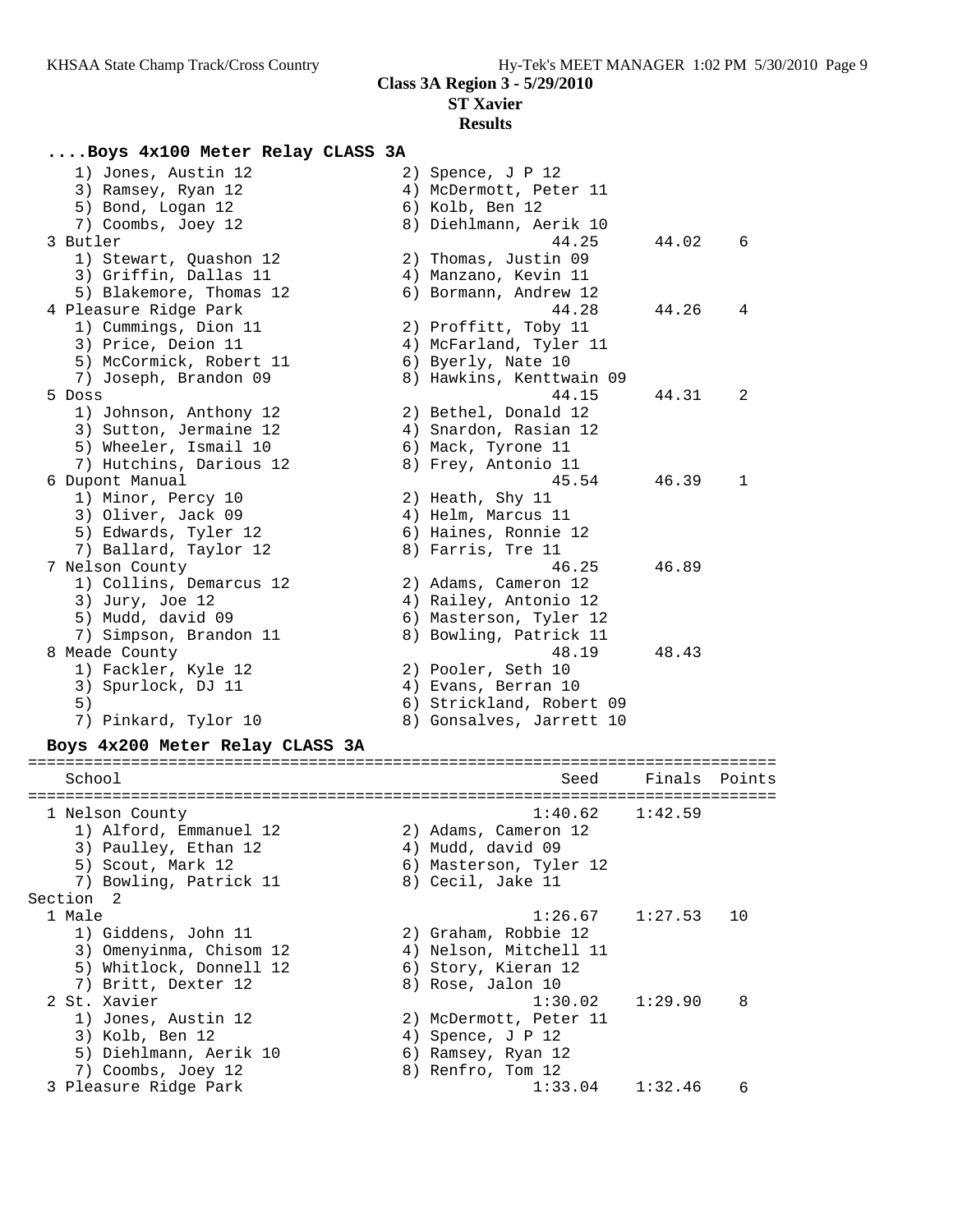### **ST Xavier Results**

# **....Boys 4x200 Meter Relay CLASS 3A**

| 6) Edwards, Tyler 12<br>7) Haines, Ronnie 12<br>8) Ballard, Taylor 12<br>1:33.41<br>1:33.54<br>2<br>5 Doss<br>1) Hutchins, Darious 12<br>2) Sutton, Jermaine 12<br>3) Houston, David 11<br>4) Snardon, Rasian 12<br>6) Wheeler, Ismail 10<br>5) Bethel, Donald 12<br>8) Johnson, Anthony 12<br>7) Grays, Vincent 12<br>6 Butler<br>1:34.56<br>1:34.78<br>ı.<br>1) Bormann, Andrew 12<br>2) Thomas, Justin 09<br>3) Manzano, Kevin 11<br>4) Stewart, Quashon 12<br>5) Blakemore, Thomas 12<br>6) Griffin, Dallas 11<br>7 Meade County<br>1:37.87<br>1:37.67<br>1) Massey, Dylan 10<br>2) Jimenez, Enrique 11<br>4) Pinkard, Tylor 10<br>3) Gonsalves, Jarrett 10<br>5) Backstrom, Charles 12<br>6) Reese, Taylor 09<br>7) Fackler, Kyle 12<br>8)<br>1:36.40<br>uniform before race<br>-- Iroquois<br>DQ<br>1) Stanford, Jamar 12<br>2) Boyd, Corey 12<br>3) Gaines, William 12<br>4) Cassels, Yasmany 12<br>Boys 4x400 Meter Relay CLASS 3A<br>School<br>Seed<br>Finals Points<br>Section 1<br>1 Male<br>3:22.45<br>3:22.36<br>10<br>1) Britt, Dexter 12<br>2) Story, Kieran 12<br>4) Whitlock, Donnell 12<br>3) Graham, Robbie 12<br>5) Brown, Stewart 12<br>6) Kemp, Jalon 11<br>7) Vaughn, Torian 09<br>8) Omenyinma, Chisom 12<br>2 St. Xavier<br>3:25.59<br>3:23.61<br>8<br>1) Diehlmann, Aerik 10<br>2) Wright, Evan 11<br>3) Carter, Austin 11<br>4) McDermott, Peter 11<br>5) Renfro, Tom 12<br>6) Hillenbrand, Matt 12<br>8) Kolb, Ben 12<br>7) Spence, J P 12<br>3 Butler<br>3:31.04<br>3:28.92<br>6<br>1) Berry, Darius 12<br>2) Thomas, Shawn 11<br>3) Caldwell, Michael 12<br>4) Kinnarid, Tretez 09<br>5) Hack, Alex 12<br>6) Bormann, Andrew 12<br>7) Manzano, Kevin 11<br>8)<br>3:32.54<br>3:34.58<br>4 Meade County<br>4<br>1) Bowen, Zach 11<br>2) Buttram, Gabe 12<br>3) Waldecker, Dakota 10<br>4) Jimenez, Enrique 11<br>5) Humphrey, Joseph 12<br>6) Breeds, Tyler 08<br>7) Gonsalves, Jarrett 10<br>8) Reese, Taylor 09<br>5 Nelson County<br>3:44.03<br>3:43.19<br>2<br>1) Jury, Joe 12<br>2) Barbour, Corey 12<br>4) Wheatley, Addison 11<br>3) Hassell, Erik-Jan 12 | 1) Cummings, Dion 11<br>3) Price, Deion 11<br>5) Bolus, Jacob 12<br>7) McCormick, Robert 11<br>4 Dupont Manual<br>1) Gardner, Darnell 10<br>3) Minor, Percy 10 | 2) Proffitt, Toby 11<br>4) McFarland, Tyler 11<br>6) Byerly, Nate 10<br>8) Miles, Davon 11<br>1:33.53<br>2) Stein, Kris 11<br>4) Cox, Rodney 11 | 1:32.83 | 4 |  |
|----------------------------------------------------------------------------------------------------------------------------------------------------------------------------------------------------------------------------------------------------------------------------------------------------------------------------------------------------------------------------------------------------------------------------------------------------------------------------------------------------------------------------------------------------------------------------------------------------------------------------------------------------------------------------------------------------------------------------------------------------------------------------------------------------------------------------------------------------------------------------------------------------------------------------------------------------------------------------------------------------------------------------------------------------------------------------------------------------------------------------------------------------------------------------------------------------------------------------------------------------------------------------------------------------------------------------------------------------------------------------------------------------------------------------------------------------------------------------------------------------------------------------------------------------------------------------------------------------------------------------------------------------------------------------------------------------------------------------------------------------------------------------------------------------------------------------------------------------------------------------------------------------------------------------------------------------------------------------------------------------------------------------------------------------------------------------------------------|----------------------------------------------------------------------------------------------------------------------------------------------------------------|-------------------------------------------------------------------------------------------------------------------------------------------------|---------|---|--|
|                                                                                                                                                                                                                                                                                                                                                                                                                                                                                                                                                                                                                                                                                                                                                                                                                                                                                                                                                                                                                                                                                                                                                                                                                                                                                                                                                                                                                                                                                                                                                                                                                                                                                                                                                                                                                                                                                                                                                                                                                                                                                              | 5) Farris, Tre 11                                                                                                                                              |                                                                                                                                                 |         |   |  |
|                                                                                                                                                                                                                                                                                                                                                                                                                                                                                                                                                                                                                                                                                                                                                                                                                                                                                                                                                                                                                                                                                                                                                                                                                                                                                                                                                                                                                                                                                                                                                                                                                                                                                                                                                                                                                                                                                                                                                                                                                                                                                              |                                                                                                                                                                |                                                                                                                                                 |         |   |  |
|                                                                                                                                                                                                                                                                                                                                                                                                                                                                                                                                                                                                                                                                                                                                                                                                                                                                                                                                                                                                                                                                                                                                                                                                                                                                                                                                                                                                                                                                                                                                                                                                                                                                                                                                                                                                                                                                                                                                                                                                                                                                                              |                                                                                                                                                                |                                                                                                                                                 |         |   |  |
|                                                                                                                                                                                                                                                                                                                                                                                                                                                                                                                                                                                                                                                                                                                                                                                                                                                                                                                                                                                                                                                                                                                                                                                                                                                                                                                                                                                                                                                                                                                                                                                                                                                                                                                                                                                                                                                                                                                                                                                                                                                                                              |                                                                                                                                                                |                                                                                                                                                 |         |   |  |
|                                                                                                                                                                                                                                                                                                                                                                                                                                                                                                                                                                                                                                                                                                                                                                                                                                                                                                                                                                                                                                                                                                                                                                                                                                                                                                                                                                                                                                                                                                                                                                                                                                                                                                                                                                                                                                                                                                                                                                                                                                                                                              |                                                                                                                                                                |                                                                                                                                                 |         |   |  |
|                                                                                                                                                                                                                                                                                                                                                                                                                                                                                                                                                                                                                                                                                                                                                                                                                                                                                                                                                                                                                                                                                                                                                                                                                                                                                                                                                                                                                                                                                                                                                                                                                                                                                                                                                                                                                                                                                                                                                                                                                                                                                              |                                                                                                                                                                |                                                                                                                                                 |         |   |  |
|                                                                                                                                                                                                                                                                                                                                                                                                                                                                                                                                                                                                                                                                                                                                                                                                                                                                                                                                                                                                                                                                                                                                                                                                                                                                                                                                                                                                                                                                                                                                                                                                                                                                                                                                                                                                                                                                                                                                                                                                                                                                                              |                                                                                                                                                                |                                                                                                                                                 |         |   |  |
|                                                                                                                                                                                                                                                                                                                                                                                                                                                                                                                                                                                                                                                                                                                                                                                                                                                                                                                                                                                                                                                                                                                                                                                                                                                                                                                                                                                                                                                                                                                                                                                                                                                                                                                                                                                                                                                                                                                                                                                                                                                                                              |                                                                                                                                                                |                                                                                                                                                 |         |   |  |
|                                                                                                                                                                                                                                                                                                                                                                                                                                                                                                                                                                                                                                                                                                                                                                                                                                                                                                                                                                                                                                                                                                                                                                                                                                                                                                                                                                                                                                                                                                                                                                                                                                                                                                                                                                                                                                                                                                                                                                                                                                                                                              |                                                                                                                                                                |                                                                                                                                                 |         |   |  |
|                                                                                                                                                                                                                                                                                                                                                                                                                                                                                                                                                                                                                                                                                                                                                                                                                                                                                                                                                                                                                                                                                                                                                                                                                                                                                                                                                                                                                                                                                                                                                                                                                                                                                                                                                                                                                                                                                                                                                                                                                                                                                              |                                                                                                                                                                |                                                                                                                                                 |         |   |  |
|                                                                                                                                                                                                                                                                                                                                                                                                                                                                                                                                                                                                                                                                                                                                                                                                                                                                                                                                                                                                                                                                                                                                                                                                                                                                                                                                                                                                                                                                                                                                                                                                                                                                                                                                                                                                                                                                                                                                                                                                                                                                                              |                                                                                                                                                                |                                                                                                                                                 |         |   |  |
|                                                                                                                                                                                                                                                                                                                                                                                                                                                                                                                                                                                                                                                                                                                                                                                                                                                                                                                                                                                                                                                                                                                                                                                                                                                                                                                                                                                                                                                                                                                                                                                                                                                                                                                                                                                                                                                                                                                                                                                                                                                                                              |                                                                                                                                                                |                                                                                                                                                 |         |   |  |
|                                                                                                                                                                                                                                                                                                                                                                                                                                                                                                                                                                                                                                                                                                                                                                                                                                                                                                                                                                                                                                                                                                                                                                                                                                                                                                                                                                                                                                                                                                                                                                                                                                                                                                                                                                                                                                                                                                                                                                                                                                                                                              |                                                                                                                                                                |                                                                                                                                                 |         |   |  |
|                                                                                                                                                                                                                                                                                                                                                                                                                                                                                                                                                                                                                                                                                                                                                                                                                                                                                                                                                                                                                                                                                                                                                                                                                                                                                                                                                                                                                                                                                                                                                                                                                                                                                                                                                                                                                                                                                                                                                                                                                                                                                              |                                                                                                                                                                |                                                                                                                                                 |         |   |  |
|                                                                                                                                                                                                                                                                                                                                                                                                                                                                                                                                                                                                                                                                                                                                                                                                                                                                                                                                                                                                                                                                                                                                                                                                                                                                                                                                                                                                                                                                                                                                                                                                                                                                                                                                                                                                                                                                                                                                                                                                                                                                                              |                                                                                                                                                                |                                                                                                                                                 |         |   |  |
|                                                                                                                                                                                                                                                                                                                                                                                                                                                                                                                                                                                                                                                                                                                                                                                                                                                                                                                                                                                                                                                                                                                                                                                                                                                                                                                                                                                                                                                                                                                                                                                                                                                                                                                                                                                                                                                                                                                                                                                                                                                                                              |                                                                                                                                                                |                                                                                                                                                 |         |   |  |
|                                                                                                                                                                                                                                                                                                                                                                                                                                                                                                                                                                                                                                                                                                                                                                                                                                                                                                                                                                                                                                                                                                                                                                                                                                                                                                                                                                                                                                                                                                                                                                                                                                                                                                                                                                                                                                                                                                                                                                                                                                                                                              |                                                                                                                                                                |                                                                                                                                                 |         |   |  |
|                                                                                                                                                                                                                                                                                                                                                                                                                                                                                                                                                                                                                                                                                                                                                                                                                                                                                                                                                                                                                                                                                                                                                                                                                                                                                                                                                                                                                                                                                                                                                                                                                                                                                                                                                                                                                                                                                                                                                                                                                                                                                              |                                                                                                                                                                |                                                                                                                                                 |         |   |  |
|                                                                                                                                                                                                                                                                                                                                                                                                                                                                                                                                                                                                                                                                                                                                                                                                                                                                                                                                                                                                                                                                                                                                                                                                                                                                                                                                                                                                                                                                                                                                                                                                                                                                                                                                                                                                                                                                                                                                                                                                                                                                                              |                                                                                                                                                                |                                                                                                                                                 |         |   |  |
|                                                                                                                                                                                                                                                                                                                                                                                                                                                                                                                                                                                                                                                                                                                                                                                                                                                                                                                                                                                                                                                                                                                                                                                                                                                                                                                                                                                                                                                                                                                                                                                                                                                                                                                                                                                                                                                                                                                                                                                                                                                                                              |                                                                                                                                                                |                                                                                                                                                 |         |   |  |